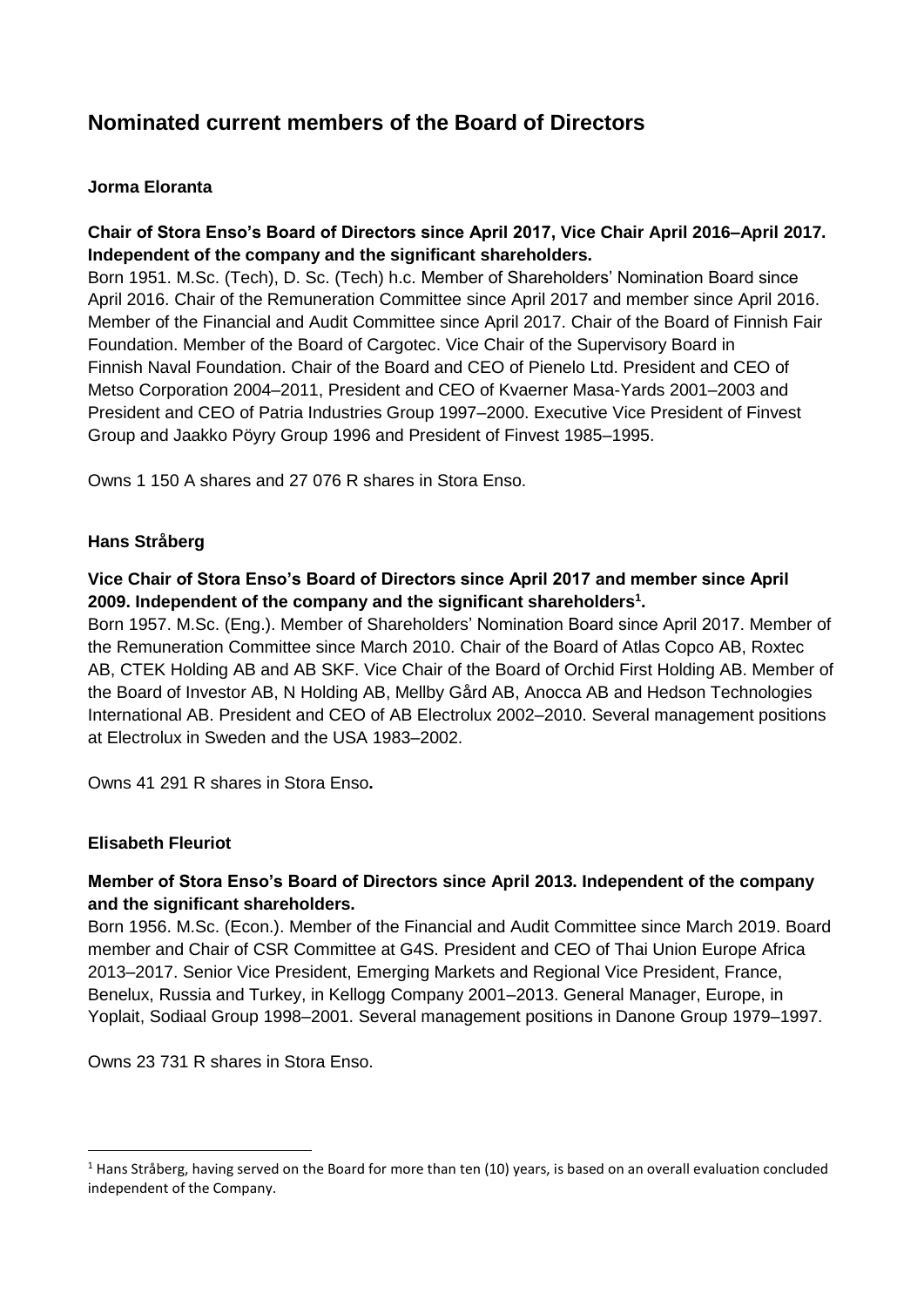### **Hock Goh**

## **Member of Stora Enso's Board of Directors since April 2012. Independent of the company and the significant shareholders.**

Born 1955. B. Eng (Hons) in Mechanical Engineering. Member of the Sustainability and Ethics Committee since April 2017. Member of the Board of AB SKF, Santos Australia and Vesuvius Plc. Operating Partner of Baird Capital Partners Asia 2005–2012. Several senior management positions in Schlumberger Limited, the leading oilfield services provider, in 1998–2005.

Owns 28 484 R shares in Stora Enso.

#### **Mikko Helander**

### **Member of Stora Enso's Board of Directors since March 2019. Independent of the company and the significant shareholders.**

Born 1960. M.Sc. (Tech.) Chair of the Board of Finnish Commerce Federation. Vice Chair of the Board of the Confederation of Finnish Industries EK. Member of the Board of Finnish Chambers of Commerce and Rajamme Vartijain Säätiö foundation. Member of the Delegation of Finnish Business and Policy Forum EVA. Member of the Supervisory Board of Finnish Fair Foundation. President and CEO of Kesko Oyj since January 2015. CEO of Metsä Board Oyj (2006-2014) and Metsä Tissue Oyj (2003-2006). Several positions in Valmet Oyj (1984-1990 and 1993-2003). Managing Director of Kasten Hövik Oy (1990-1993).

Owns 4 298 R shares in Stora Enso.

#### **Christiane Kuehne**

## **Member of Stora Enso's Board of Directors since April 2017. Independent of the company and the significant shareholders.**

Born 1955. LL.M., B.B.A. Chair of Sustainability and Ethics Committee since March 2019. Member of the Board of James Finlays Ltd, Wetter Foundation, Whitestone Foundation and Foundation Pierre du Bois. Operative roles within the Nestlé Group 1977–2015. Her last operative role at Nestlé was as Head of Strategic Business Unit Food with strategic responsibility for the food business of Nestlé at global level.

Owns 8 292 R shares in Stora Enso.

#### **Antti Mäkinen**

**Member of Stora Enso's Board of Directors since March 2018. Independent of the company, but not of its significant shareholders due to his position as the CEO of Solidium Oy.** Born 1961, LL.M. Member of the Remuneration Committee since March 2019. CEO of Solidium Oy since 2017. Member of the Board of Rake Oy, Metso Oyj and Sampo Oyj, Chair or a member of the shareholders' nomination boards of several listed companies. Several leading management positions within Nordea Corporate & Investment Banking, most notably as Head of Corporate